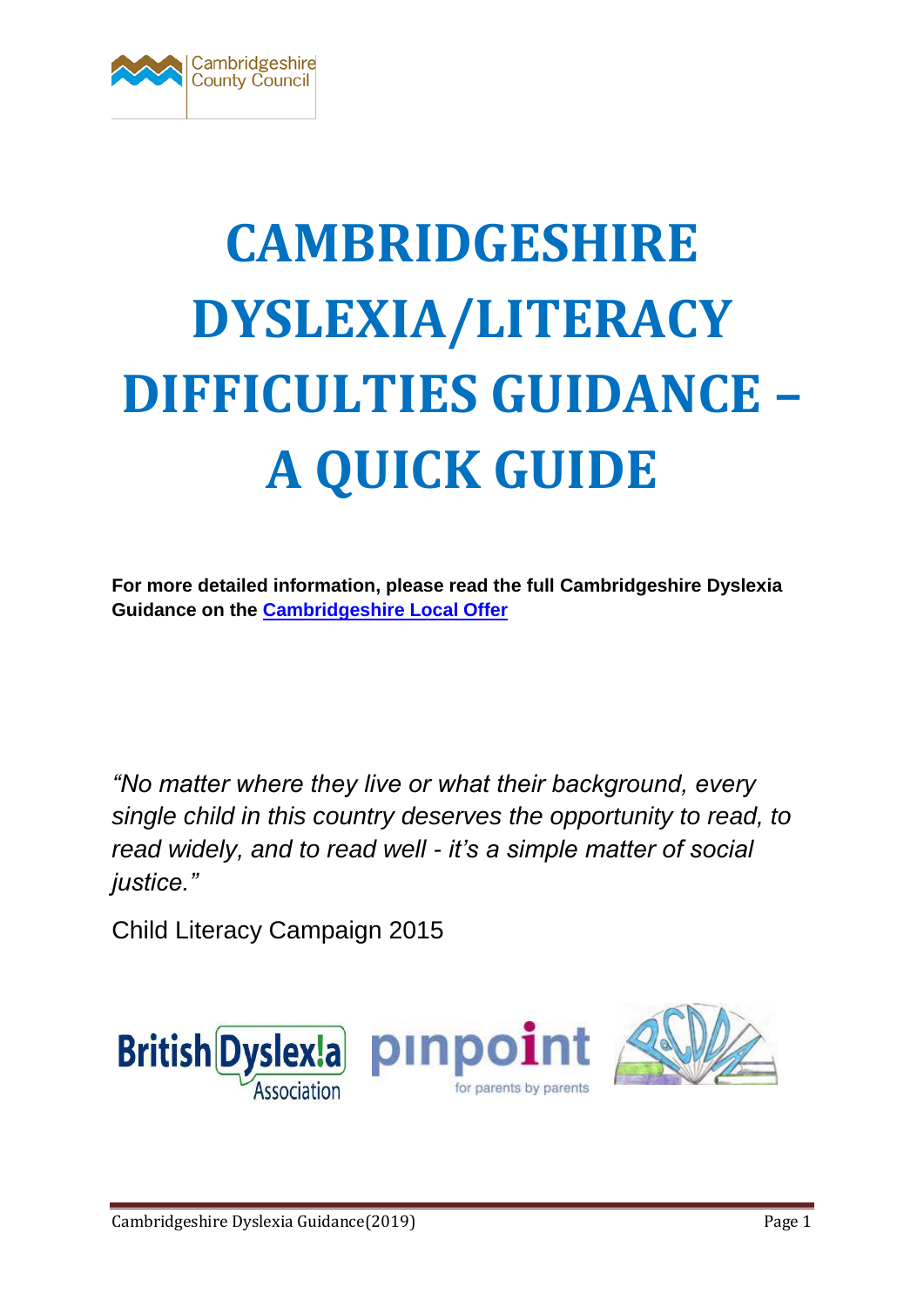

## **What is dyslexia?**

**"Dyslexia is a learning difficulty that primarily affects the skills involved in accurate and fluent word reading and spelling."**

- **Characteristic features of dyslexia are difficulties in phonological awareness, verbal memory and verbal processing speed\***
- **Dyslexia occurs across the range of intellectual abilities**
- **It is best thought of as a continuum, not a distinct category, and there are no clear cut-off points**
- **Co-occurring difficulties\* may be seen in aspects of language, motor coordination, mental calculation, concentration and personal organisation, but these are not, by themselves, markers of dyslexia**
- **A good indication of the severity and persistence of dyslexia difficulties can be gained by examining how the individual responds or has responded to well-founded intervention<sup>1</sup>**

.The Rose Report definition acknowledges current research that:

- There isn't one specific profile of cognitive strengths and difficulties that needs to be identified in order to classify a child as having dyslexia
- There are clear genetic and biological bases to dyslexia. Studies report that many parents of children identified with dyslexia also have reading difficulties

The term dyslexia is often used interchangeably with literacy difficulties (reading/spelling difficulties) at the word level

1

<sup>1.</sup> <sup>1</sup> From Rose, J (2009) '**[Identifying and Teaching Children and Young People with Dyslexia and](http://webarchive.nationalarchives.gov.uk/20130401151715/http:/www.education.gov.uk/publications/eOrderingDownload/00659-2009DOM-EN.pdf)  [Literacy Difficulties](http://webarchive.nationalarchives.gov.uk/20130401151715/http:/www.education.gov.uk/publications/eOrderingDownload/00659-2009DOM-EN.pdf)** : an independent report from Sir Jim Rose to the <sup>1</sup>Secretary of State for Children, Schools and Families,' DCSF

<sup>\*</sup> Terms which may be unfamiliar are in the glossary at the end of the main Guidance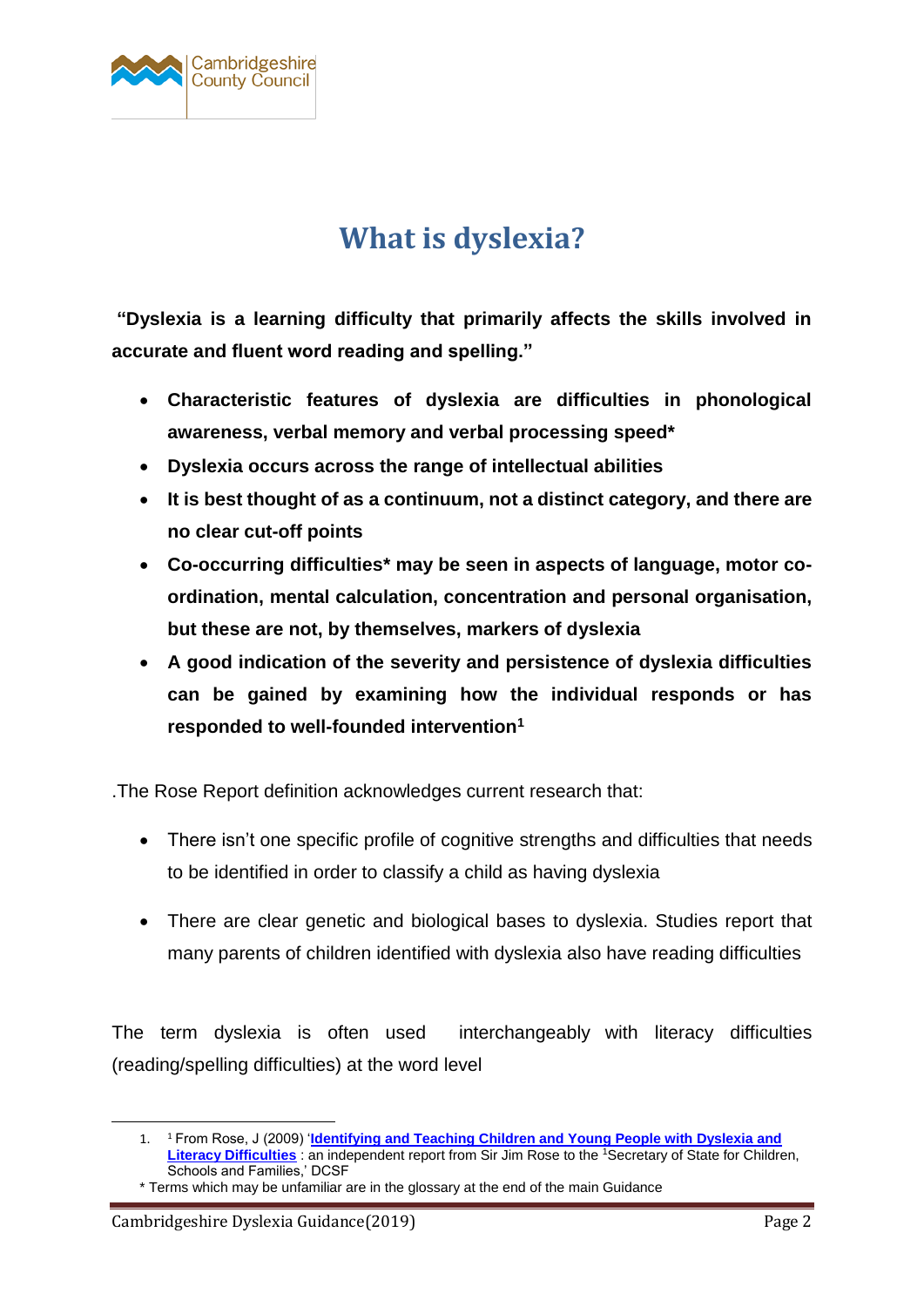

 **Within this model we recognise that the biggest question is: What is the nature of the dyslexic difficulties and what are the best interventions to support an individual's particular needs relating to reading, spelling and some wider areas of literacy?**

## What should all schools be doing to support children and young people with dyslexia?

## **Universal Support (support for all): A Dyslexia Friendly School**

We would expect all schools to have **Dyslexia friendly classrooms**.

## **Early Identification and Assessment**

The school will use an '**Assess, Plan, Do, Review'** approach to find the most effective way to support a pupil's learning.

The Class Teacher will know your child's learning needs and should recognise possible literacy difficulties early. They should identify the specific nature of the difficulties your child is having and put in appropriate support .

Teachers should involve parents and children as soon as needs are identified so that they are fully engaged in the process.

## **Assess**

There are assessment tools available in schools that can be effectively used by teachers to identify children who are not responding to high quality teaching and who are likely to need additional literacy support.

## **Plan/Do**

Once your child's strengths and difficulties have been identified, the question that needs to be asked is: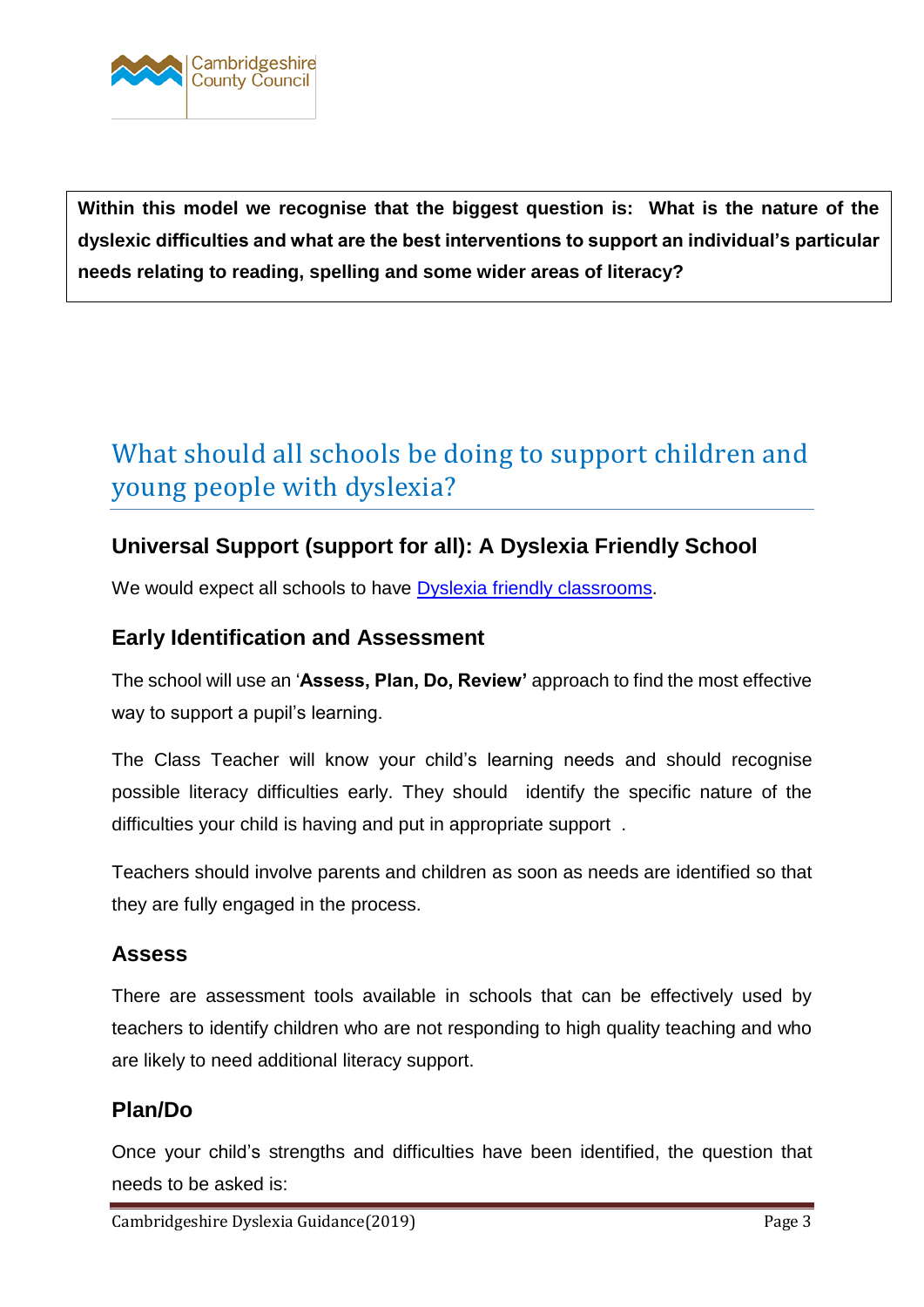

'What do we need to do to support him/her?'

Any intervention that is put in place must reflect the needs identified through assessment.

If your child requires additional support there are many evidence-informed interventions that can be carried out in school. Any intervention should be done alongside the universal support that school is putting in place.

Talk to your school about what support or interventions they have available. Training is available to schools from SEND Services 0-25 if needed.

## **Review**

A date for monitoring and reviewing progress should be agreed, and everyone should be clear about what they need to do to help your child. At the review, decisions should be made about the next step for your child

## When is a Specialist Assessment needed?

For children who are not making progress despite lots of appropriate school support, more specific assessments may be needed.

Some schools have their own Specialist Literacy Teachers who can support them in further understanding your child's strengths and difficulties in relation to dyslexia. Others may seek the support of the Cambridgeshire County Council SEND Services 0-25 which is made up of Educational Psychologists, Specialist Teachers and Specialist Practitioners. This service can be requested if:

- Schools can show that they have delivered High Quality Teaching and dyslexia friendly classrooms (universal support)
- School based assessments have been completed and targeted support has been delivered appropriately and has been monitored consistently.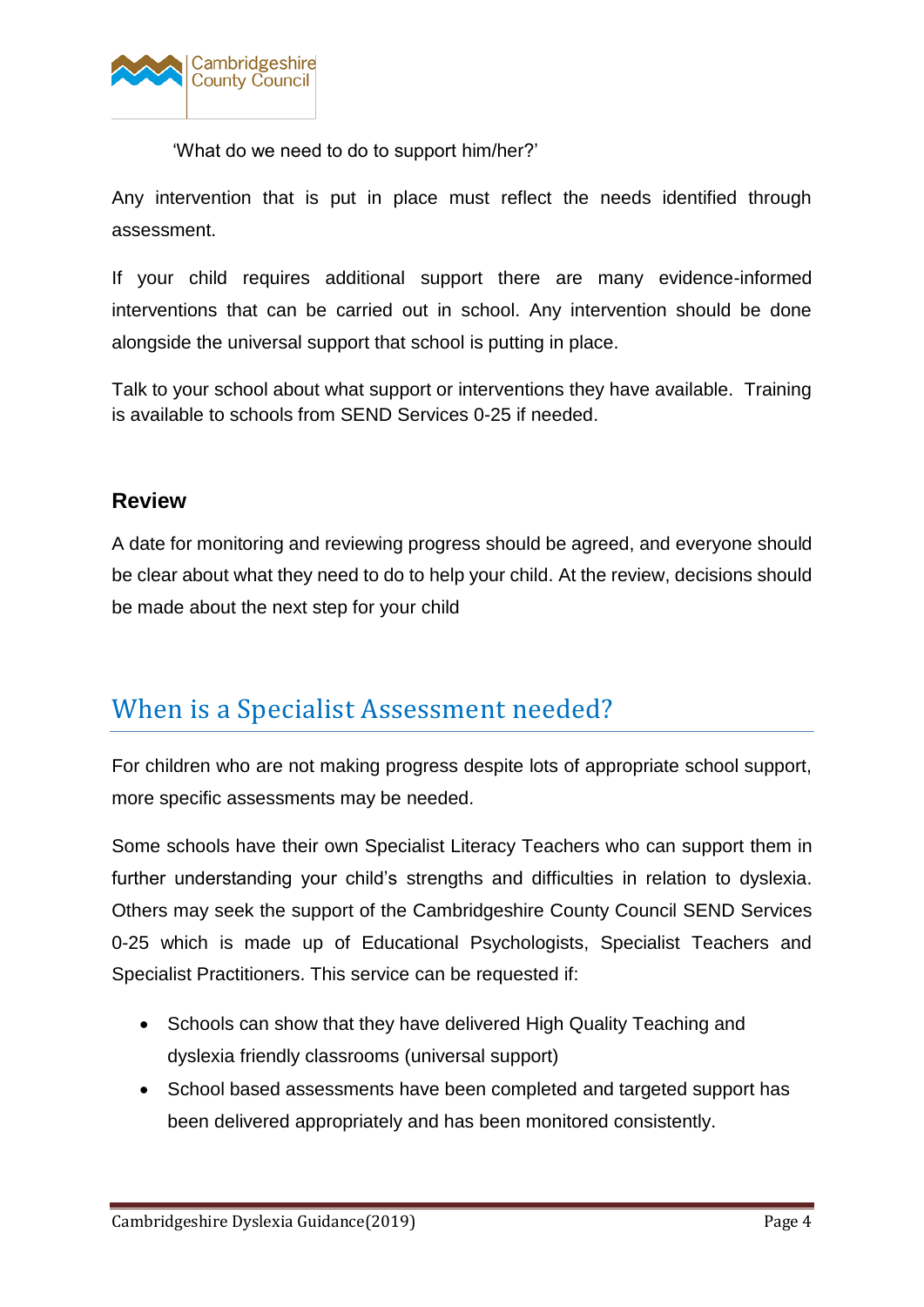

 Your child is not making progress, or making only very limited progress and remains significantly behind the levels expected for their age.

If the child meets the thresholds for involvement from the SEND Service 0-25 (available on the Local Offer or from school), a Specialist Teacher or Educational Psychologist may become involved in helping you and the school consider how best to help your child.

## **Will my child need an Education, Health and Care Plan (EHCP)?**

Most children and young people with dyslexia can be supported through School SEND Support (Code of Practice 2015) without an EHCP. For some children with the most complex needs (currently around 2-3% of the population) an EHCP might be needed.

Guidance for an Educational Health Care Plan (EHCP) is available [here.](http://www.cambridgeshire.gov.uk/ehcplan)

## What can I do to help my child to manage their dyslexia?

*This list has been compiled by parents of children identified with dyslexia* 

### **Good home-school communication**

### **Focus on your child's strengths**

- celebrate what your child can do
- encourage your child and keep things positive
- encourage out of school activities
- give your child lots of specific praise

#### **Reading**

- reading with, and to, your child from a very early age
- finding reading opportunities whenever you can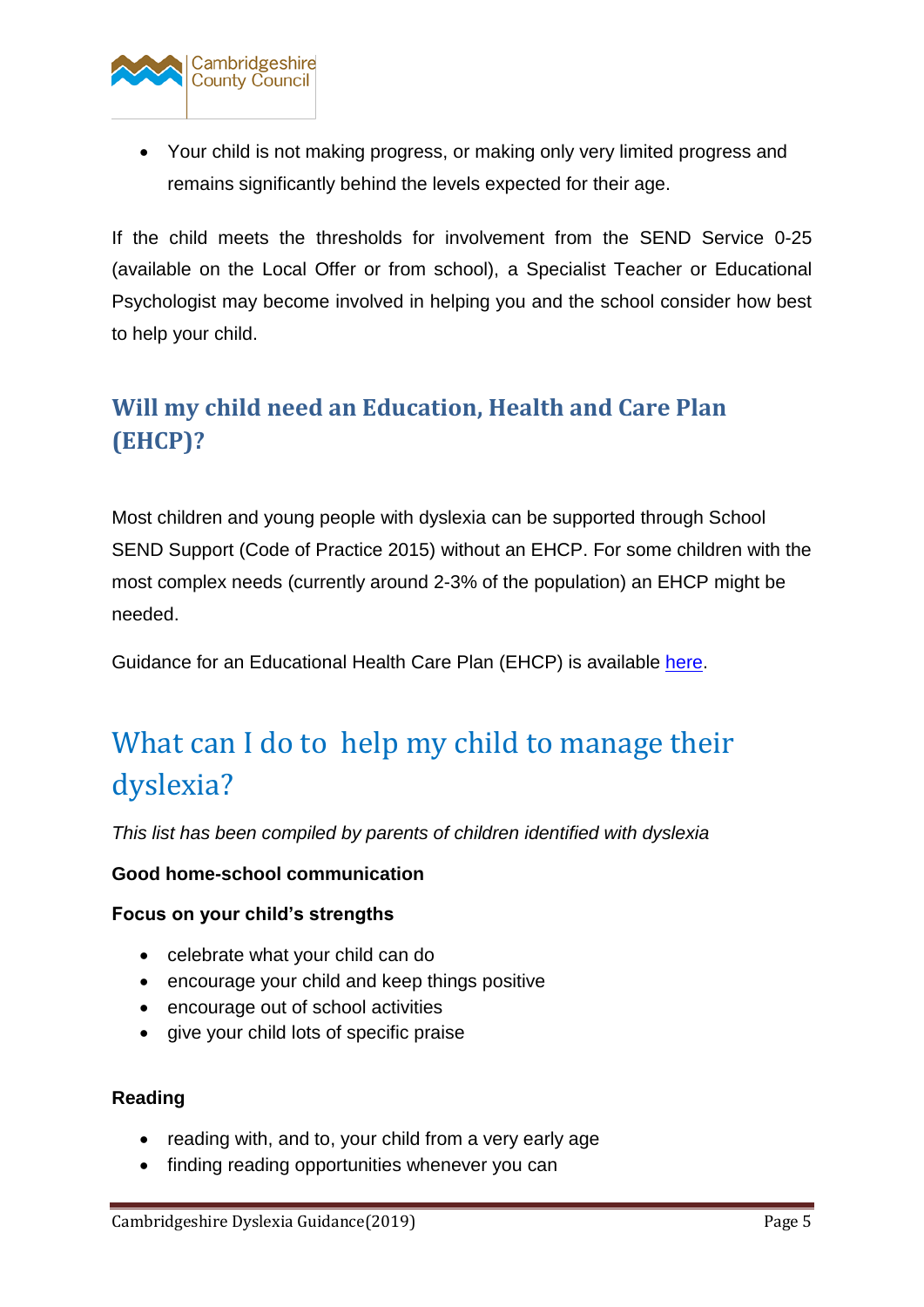

- breaking down paragraphs into more manageable 'chunks'
- looking for significant words in paragraphs and checking for understanding
- Buy/borrow high interest, low reading age books, e.g. [www.barringtonstoke.co.uk](http://www.barringtonstoke.co.uk/)
- Audio books on CD

#### **Specific interventions that may help**

- 'Teach your monster to read' books
- Sound Check<https://www.bdadyslexia.org.uk/about/projects/sound-check>
- Apps such as 'Hairy Phonics' , **Cambugs** [www.cambugs.co.uk](http://www.cambugs.co.uk/)
- **Toe by Toe\*** [www.toe-by-toe.co.uk](http://www.toe-by-toe.co.uk/)
- [Paired Reading technique](https://www.youtube.com/watch?v=rR8LWdDEZkY)
- Sound Reading System (synthetic phonics reading programme)
- **AcceleRead, AcceleWrite\*** <http://www.dyslexic.com/acceleread>
- Wordshark [http://www.wordshark.co.uk](http://www.wordshark.co.uk/)

#### **Information Technology**

- Dictaphone
- Text to Speech software (reads text on screen aloud)
- Learn to type [\(bbc touch typing\)](http://www.bbc.co.uk/guides/z3c6tfr)
- Dragon Software (Speech to Text software)
- Predictive Text
- Swift Key
- Dyslexia [Wheel of Apps](http://www.callscotland.org.uk/Common-Assets/ckfinder/userfiles/files/Wheel_0f_Apps_V1_0.pdf)

Additional informaton on neurodiversity

 [https://www.bdadyslexia.org.uk/about/projects/dyslexia-spld-support-project-](https://www.bdadyslexia.org.uk/about/projects/dyslexia-spld-support-project-2016-17)[2016-17](https://www.bdadyslexia.org.uk/about/projects/dyslexia-spld-support-project-2016-17)

Additional information on Dyslexia and co-occurring difficulties

[www.dyslex.io](http://www.dyslex.io/)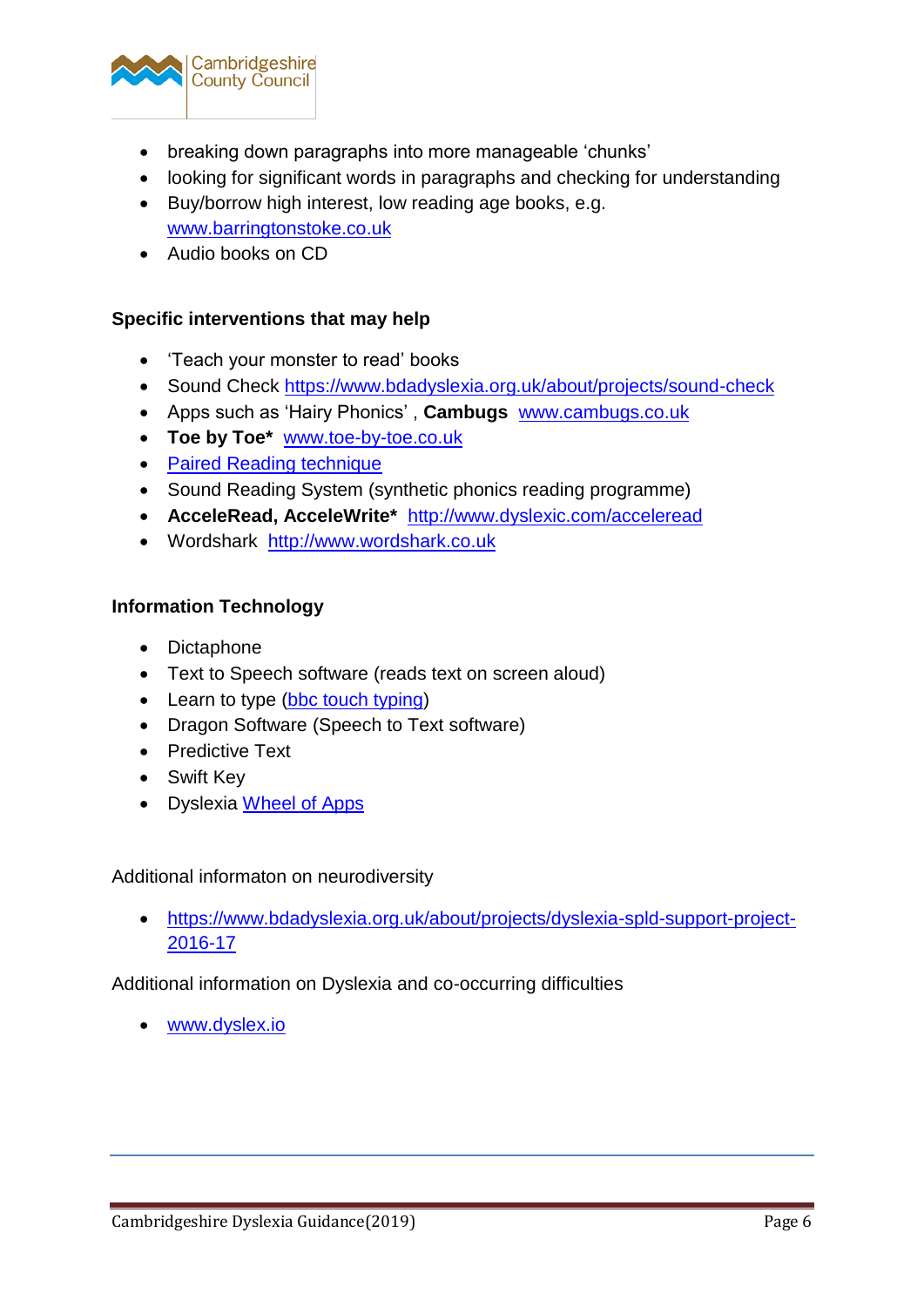

## A letter to school from dyslexic children in Cambridgeshire

This letter has been compiled from the comments received during focus groups with pupils with dyslexia in primary and secondary schools in Cambridgeshire.

#### *Dear Teacher,*

*Having dyslexia can be hard, and at times we feel embarrassed and sad. Please make sure you highlight the things that we are doing well and you explain to others that having dyslexia doesn't mean you're stupid. You know that people with dyslexia need to work harder than others to write and spell and read, but don't assume we are all the same. We struggle in different ways so please make sure you find out what our strengths and difficulties are and differentiate work for us according to our needs.* 

*We may have amazing ideas, but can't get them down on paper. Help us to find another way of sharing our ideas with you and our peers. Offer lessons where we can work with others, this helps us get our ideas across without having to write them down. If we are seated near a friend we can ask them for help, we may not feel comfortable asking students we don't know well.*

*Not all of us with dyslexia see it as a disadvantage and some of us have strengths in other areas; some are better at art than our friends without dyslexia. Some of us have good creative ideas; we have noticed that peers without dyslexia don't have ideas as 'out of the blue' as some of us. We may be more visual than other people and good at seeing things from a different viewpoint. Just remember that we are all different and everyone's strengths are different.*

*When we are in your lesson, please ask us what help we would like (subtly!), we may not want the support of a Teaching Assistant, especially as we get older, and would prefer to try things on our own first. Don't make us read in front of the class, in fact don't make anyone feel they have to read in class, and please don't read out our test scores so everyone can hear. I don't want everyone to know what I got.*

*If we struggle to write quickly please help us by sending homework via email or sharing the power points from class with me. We may need extra time to complete work as some tasks take us longer to finish, don't punish us for this, show that you understand and give us time.* 

*Nobody likes to be labelled so please see us as who we are and not just as our dyslexia.*

*Yours sincerely,*

*A student with dyslexia*